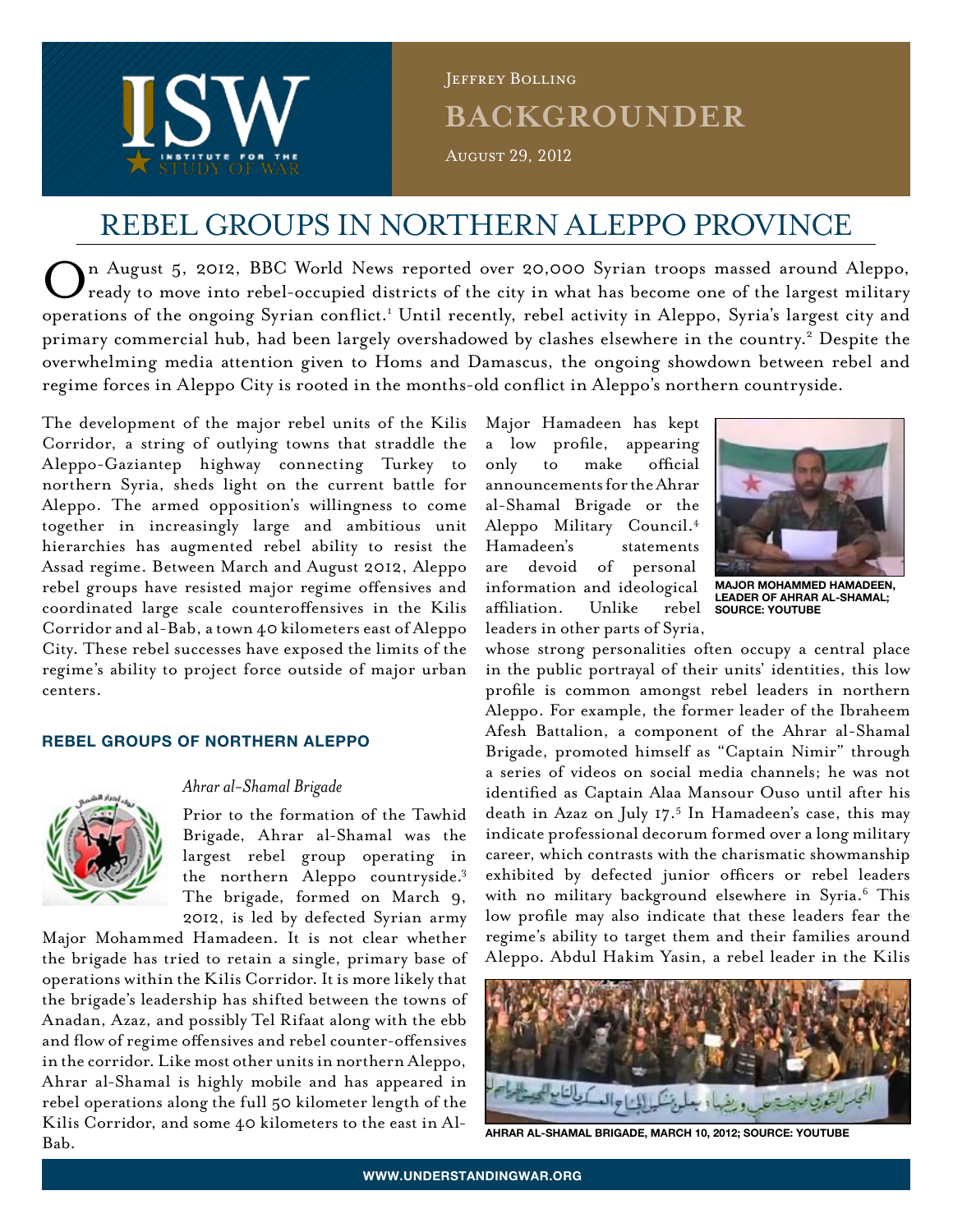

**Map | Aleppo City and surrounding areas**

Corridor, claims that the regime regularly uses arrested family members to lure rebels into ambushes.7

In the Ahrar al-Shamal Brigade's formation video, Hamadeen appears with roughly 120 rebels. It is important to note that while Ahrar al-Shamal has always called itself a *liwa*, translated as "brigade," this term delineates a clear hierarchy between the main unit and its subcomponents, rather than a standard unit size. Each of the brigade's subcomponents is designated as a *katiba*, or battalion. While the group depicted in this video was large for a Syrian rebel unit in March 2012, it was not a brigade by regime military standards. Ahrar al-Shamal has always maintained a close relationship with the Aleppo Military Council. The video in which Hamadeen declared the formation of Ahrar al-Shamal also announced the formation of the Aleppo Military Council. Hamadeen stated that, "Rebel groups operating in and around Aleppo have come together to form the Military Council of the Northern Sector, which will manage the operations of Ahrar al-Shamal, the new brigade that will provide the command structure of the various rebel units in Aleppo Province. The council

and the brigade will operate under the umbrella of the Free Syrian Army."8 Until the formation of the Tawhid Brigade, Ahrar al-Shamal was the Aleppo Military Council's primary fighting unit in the northern Aleppo Countryside. Hamadeen has therefore occupied a central place on the council, appearing in almost every video statement made by the group. He is not the leader of the military council, but has likely used his leadership over Ahrar al-Shamal to act as the council's operations manager for the Kilis Corridor and Al-Bab.

Hamadeen did not delineate Ahrar al-Shamal's organizational structure when the brigade was formed. Instead, it appears to have evolved as the unit undertook operations across the northern Aleppo countryside in the spring of 2012. Ahrar al-Shamal claimed responsibility for many of the brigade's operations in March and April, but rarely attributed them to its individual battalions. There was early mention of a Special Tasks Battalion, which is a generic term often applied to subcomponents of larger units.<sup>9</sup> Rebel groups frequently use the term to describe a squad-sized detachment undertaking anti-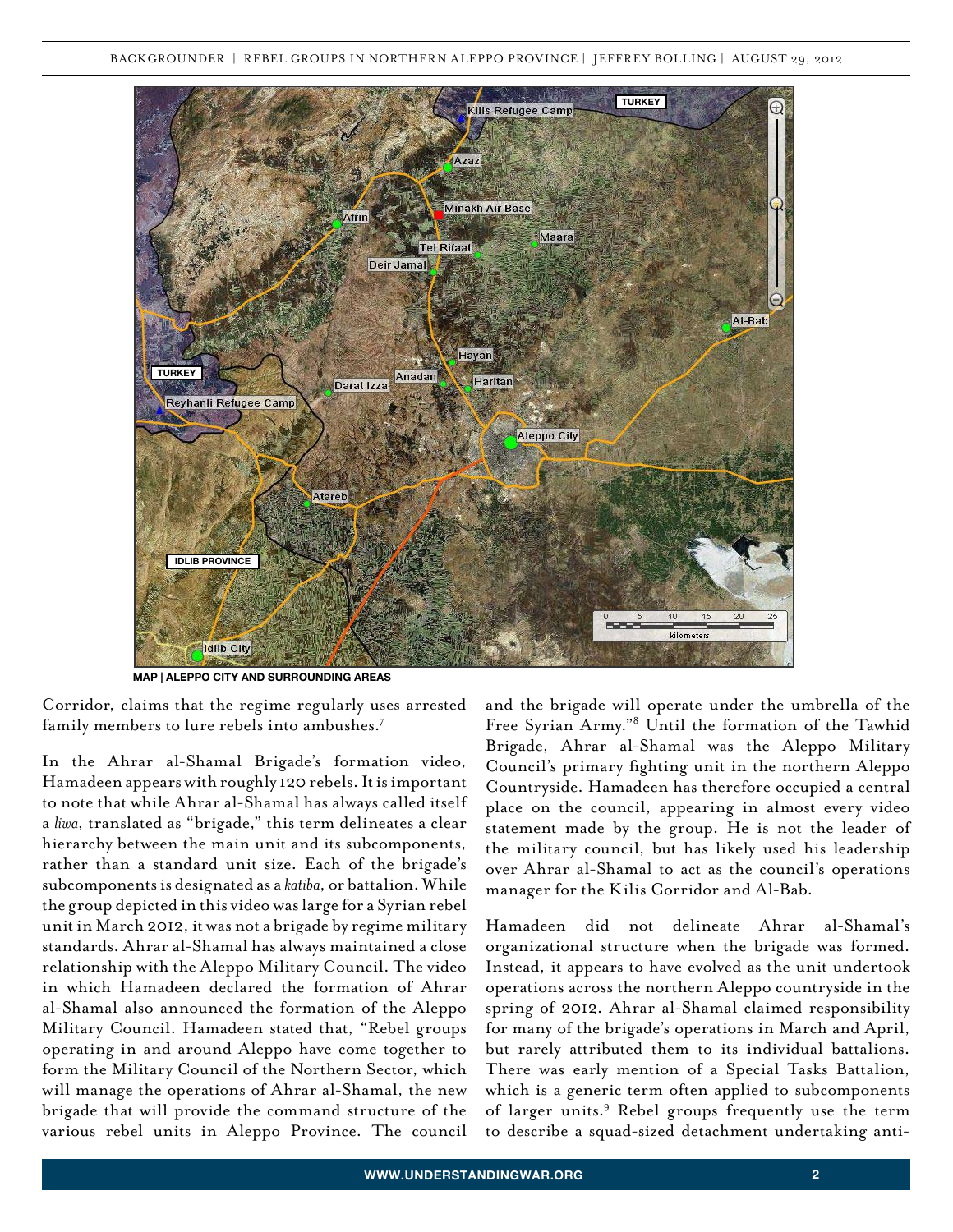

**Rebels from Qabda al-Shamal Battalion fire a truck-mounted ZU-23-2 on the outskirts of Minnakh Air Base; Source, YouTube**

regime operations, regardless of whether it occupies a permanent place in the unit. The brigade's social media posts included updates on its organizational structure over time. By mid-June, reports of kinetic activity in northern Aleppo clearly pointed to five primary battalions: the Ahfad Omar Battalion, the Qabda al-Shamal Battalion, the Qalb al-Shamal Battalion, the Shaheed Ibrahim Afesh Battalion, and the Zubair ibn al-Awwam Battalion. The structure of Ahrar al-Shamal has continued to grow in recent months, especially after its incorporation into the Tawhid Brigade, which formed in July 2012.

The camouflage-clad rebel fighters in Ahrar al-Shamal's March 2012 formation video appeared with a mix of small arms including AK-47 rifles, PKM machine guns, and RPGs. It is possible that some of these rebels defected from the Syrian military with their weapons, but Ahrar al-Shamal has found other sources of weapons. The brigade redistributes arms seized in raids on regime outposts to its fighters. A video of a June 10 raid on Haritan, the southernmost town on the Kilis Corridor and a wealthy suburb of Aleppo City, shows rebels organizing captured small arms while one reminds his comrades that, "No one is permitted to take anything! They must all go to the command center first."<sup>10</sup>

Since their inception, Ahrar al-Shamal's component battalions have demonstrated remarkable tactical proficiency in coordinated direct fire engagements with these basic weapons. In the aforementioned operation in Haritan, the Qabda al-Shamal, Qalb al-Shamal, and Zubair ibn al-Awwam battalions coordinated their attack on the town's police station, reportedly destroying three regime armored vehicles and killing dozens of regime soldiers.11 A week earlier, rebels from Ahfad Omar and Shaheed Ibrahim Afesh battalions destroyed four regime BMPs on the road between Anadan and Hayan.<sup>12</sup>

Since then, the battalions of Ahrar al-Shamal have acquired a wider variety of weapons. Several groups have captured heavy machine guns from regime forces, usually in the form of 12.7mm DShK heavy machine guns and  $ZU-23-2$  anti-aircraft cannons.<sup>13</sup> These guns have been mounted in the beds of pickup trucks. In addition to truck-mounted heavy machine guns, Ahrar al-Shamal possesses homemade rockets and mortars for indirect fire operations against the regime. The Qabda al-Shamal Battalion has repeatedly used homemade Qassam-style rockets in attacks against the Minnakh Air Base south of Azaz, while the Shaheed Ibrahim Afesh Battalion has multiple mortar tubes which they have used in operations in the Kilis Corridor.<sup>14</sup>

Major Hamadeen has stated that Ahrar al-Shamal's primary objective is the protection of civilians in northern Aleppo. If Hamadeen and Ahrar al-Shamal have political designs for the future of Syria, they are not apparent in any of his statements. Furthermore, in the brigade's formation statement, Hamadeen called for the protection of civilians regardless of their religious or ethnic affiliation.<sup>15</sup> There is no evidence that the brigade deviated from this ethic while it was the predominant military wing of the Aleppo Military Council. The incorporation of additional battalions into Ahrar al-Shamal's structure after the formation of the Tawhid Brigade may make it more difficult for Hamadeen to maintain this pluralistic ideology amongst all of the brigade's components.

# *Amr ibn al-A'as Battalion*



The Amr ibn al-A'as Battalion formed on April 24, 2012, under the command of Colonel Abdul-Jabar Mohammed Egeydi.16 The unit's size and armaments are similar to those visible in Ahrar al-Shamal's formation statement. Roughly

120 rebels armed with AK-47 rifles, PKM machine guns, and RPGs appear in the video.<sup>17</sup> Also like Ahrar al-Shamal, the battalion has incorporated captured regime military equipment. In the aftermath of the July 2012 battle for control of Azaz, Amr ibn al-A'as Battalion members appeared around a captured, operational regime  $T-72.^{18}$ 

The battalion conducts operations along the entire Kilis Corridor and Aleppo City, but unlike Ahrar al-Shamal, it does not appear to conduct operations as far west as Al-Bab. It appears to employ direct fire tactics similar to Ahrar al-Shamal's battalions, and regularly cooperates with other rebel groups in major operations in the Kilis Corridor. The battalion saw action alongside Ahrar al-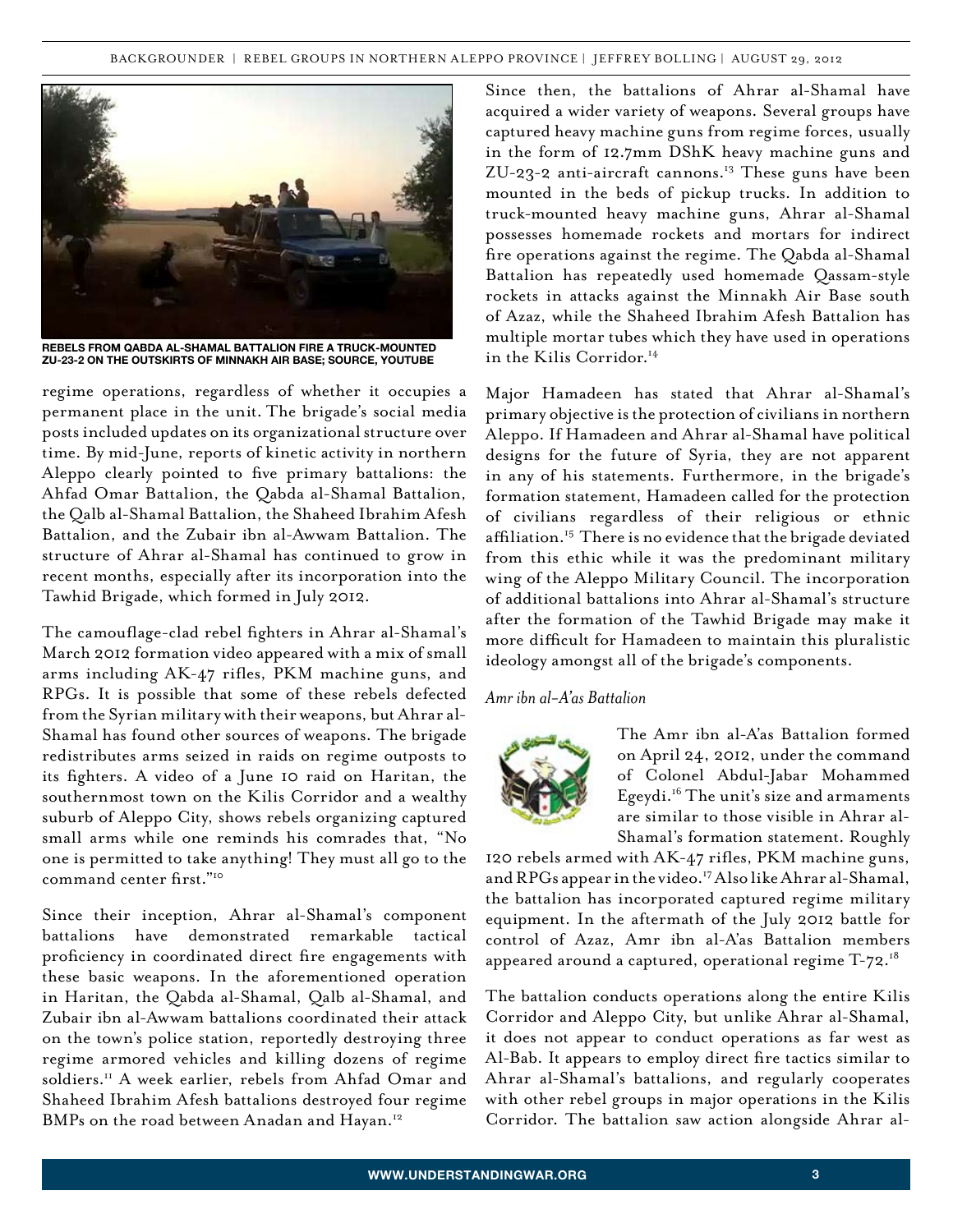

**Colonel Abdul-Jabar Mohammed Egeydi; Source: YouTube** 

Shamal during the July regime offensives against Azaz, and it may now be operating inside Aleppo City.19 Unlike Ahrar al-Shamal, Amr ibn al-A'as Battalion has not developed a robust complement of subordinate units.

The Amr ibn al-A'as Battalion and its leadership has played

an important role in the Aleppo Military Council and joined with Ahrar al-Shamal under the leadership of the Tawhid Brigade. A video published by the Aleppo Military Council suggests that Colonel Egeydi left the battalion to take a greater leadership role at the provincial council in late April 2012, after transferring command of the battalion to First Lieutenant Abdul-Malik Saiyada.<sup>20</sup> Since mid-July, the Amr ibn al-A'as Battalion has been part of the Tawhid Brigade, operating as a component of Ahrar al-Shamal.21

Since May, Colonel Egeydi has maintained a relatively high profile as the leader of the Aleppo Military Council, a position he shares with Colonel Obaid Mohammed Obaid, and appears in most of the council's video statements. He has even spoken with western media since the start of the battle for Aleppo City in early August.<sup>22</sup>

### *Muthanna ibn Haritha Battalion and the Fateh Brigade*



The Muthanna ibn Haritha Battalion, formed in mid-May 2012, is another prominent rebel battalion in the northern Aleppo Countryside. The unit is in many ways similar to the individual battalions of Ahrar al-Shamal. These

units are of similar strength in both manpower and equipment. Muthanna ibn Haritha's initial formation video contained a contingent of approximately 120 rebels armed with AK-47 rifles, PKM machine guns, and RPGs.23 Since late July they have been able to equip their forces with captured armor and truck-mounted heavy machine guns.<sup>24</sup> The battalion also operates in the same areas as Ahrar al-Shamal, including the Kilis Corridor and areas to the east of Aleppo City. Most importantly, the battalion has repeatedly demonstrated tactical proficiency alongside Ahrar al-Shamal in coordinated direct fire engagements.<sup>25</sup> The battalion commander, First Lieutenant Rifa'at Khaleel, has also kept a low profile. Despite initially revealing his true identity, he now uses the alias Abu al-Nassir.26

The Muthanna ibn Haritha Battalion has a complicated relationship with Ahrar al-Shamal and the Aleppo Military Council, but ultimately affiliated with the council in July 2012 through its membership in the newlyformed Fateh Brigade. In practice, the battalion has coordinated closely with subordinate elements of the



**First Lieutenant Rifa'at Khaleel, aka Abu al-Nassir; Source: Muthanna ibn Haritha Facebook Page**

Ahrar al-Shamal Brigade in the past.<sup>27</sup> However, the battalion expressly dissociated itself from the Aleppo Military Council in its formation video, and has been notably absent from the Tawhid Brigade. The reasons for this dissociation from the council are not clear, but the battalion has since demonstrated its willingness to be part of a larger organization.

At the end of July, the Fateh Brigade unified a number of battalions in a manner similar to Tawhid Brigade, albeit on a smaller scale in both numbers and geography.<sup>28</sup> Fateh's units operate almost exclusively in northern Aleppo. Only a select few of these units claimed in the formation video have an extensive record of kinetic activity, and Muthanna ibn Hartiha has been the most active battalion within this new brigade.<sup>29</sup> Because Fateh Brigade claims direct affiliation with the Aleppo Military Council, Muthanna ibn Haritha seems to have reversed their earlier position.30 The battalion's apparent rejection of council affiliation in May might not have actually been aversion to council authority, but rather a rejection of a chain of command which would have placed them under the command of Major Hamadeen.

#### *Tawhid Brigade*



In mid-July 2012, rebel groups in Aleppo Province came together to form the Tawhid, or Unity Brigade (*Liwa' al-Tawhid*). The brigade, formed in order to coordinate the Battle of Aleppo City, has facilitated province-wide coordination of

rebel groups.31 The Tawhid Brigade's second video statement, recorded on July 18, 2012, delineated a large structure encompassing rebel units from across Aleppo Province. Major Hamadeen of Ahrar al-Shamal listed 35 individual battalions under the brigade's command.<sup>32</sup> A leader within the brigade claimed that it was 3,500 strong as of the beginning of August.33 While these claims may be exaggerated, the Tawhid Brigade includes well over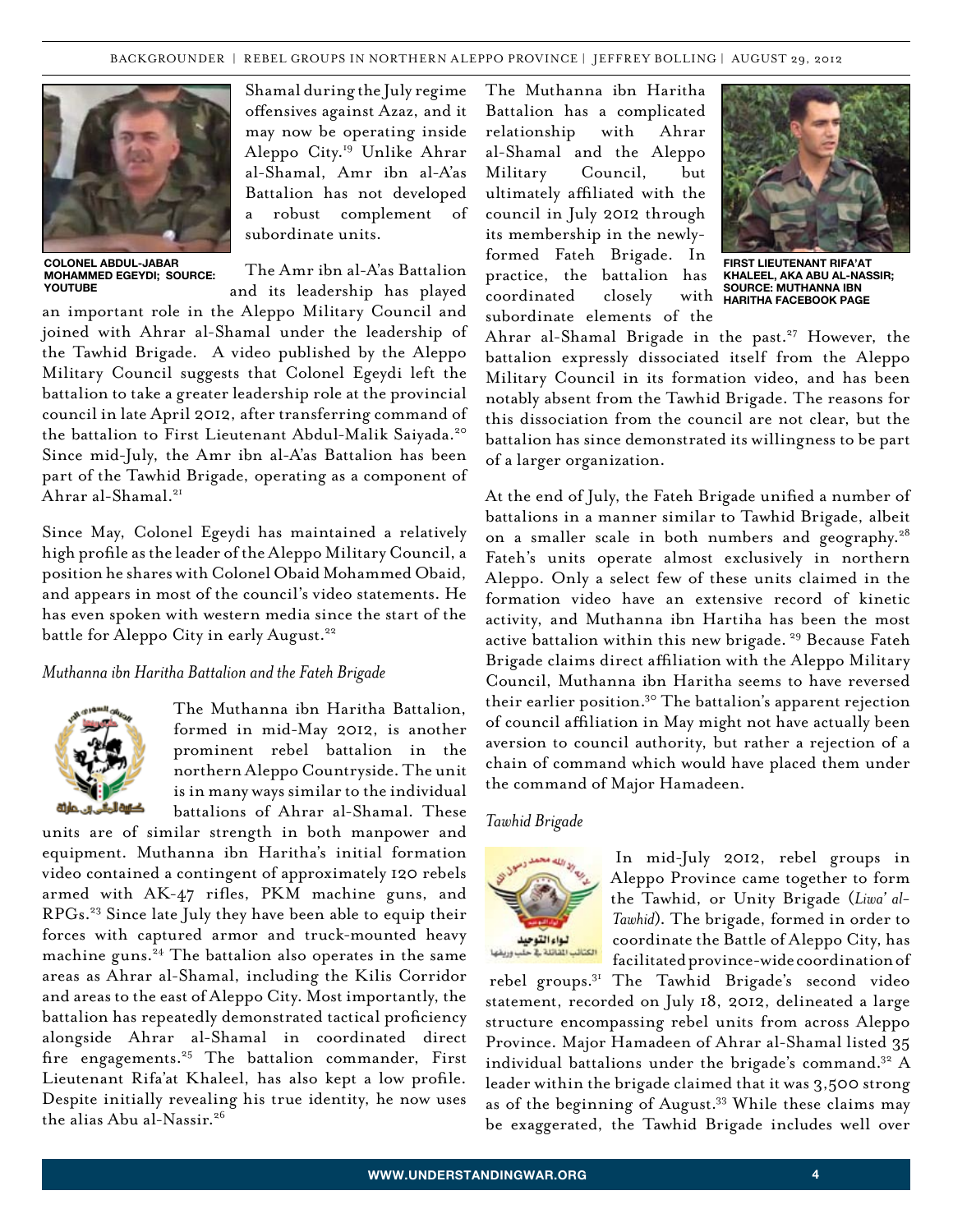

a thousand rebel fighters. At least half of the battalions named in the formation statement were rebel groups that had participated in some form of combat against the regime prior to joining the Tawhid Brigade. Since the brigade's formation, rebel units not listed in this original structure have also joined, with some claiming to have formed their relationship with Tawhid during combat.34

The relationship between the Tawhid Brigade and the Aleppo Military Council has not been outlined in either group's statements, but their connection is clear. Major Hamadeen, whose Ahrar al-Shamal Brigade was closely linked to the council throughout the summer of 2012, assumed a central role in the Tawhid Brigade in July. Additionally, the Tawhid Brigade incorporated a unit that once fought under the leadership of Aleppo Military Council leader Colonel Egeydi. These relationships suggest that the Tawhid Brigade has replaced Ahrar al-Shamal as the primary military wing of the Aleppo Military Council.

The Tawhid Brigade is comprised of three primary subunits, also labeled using the Arabic term *liwa*, each with its own component battalions and assigned area of operations. The Fursan al-Jabal Brigade operates in southwest Aleppo province, near the border with Idlib province and the city of Atareb.35 The Daret Izza Brigade most likely operates to the west of Aleppo City due to the brigade's name and its component battalions' previous activity.36 Ahrar al-Shamal retains its preeminence over the Kilis Corridor, and has assumed authority over several additional units in al-Bab, to the east of Aleppo City.

The formation of the Tawhid Brigade has neither diminished nor significantly altered the preeminence of Ahrar al-Shamal among the rebel groups of northern Aleppo. Within the Tawhid Brigade, Ahrar al-Shamal still claims the largest number of battalions and the largest area of operations. Additionally, Hamadeen serves as one of the brigade's primary spokesmen, and he presumably retains a prominent place within its leadership. Ahrar al-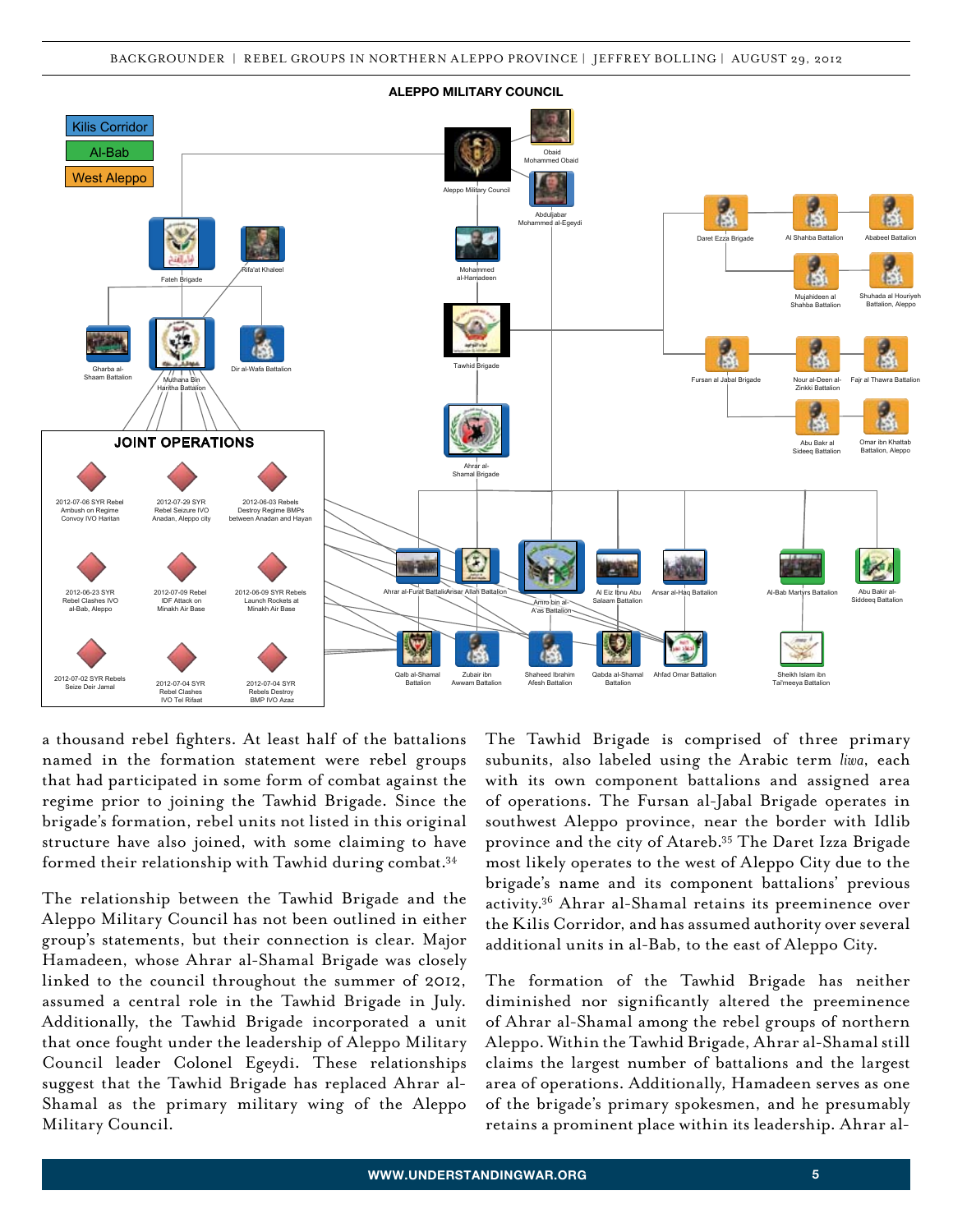

**Tawhid Brigade, July 18, 2012; Source: YouTube**

Shamal's original component battalions remain the most militarily active and effective rebel groups in the Kilis Corridor and Al-Bab areas. Ahrar al-Shamal's battalions under the Tawhid Brigade have continued their operations with their traditional partners. In the Kilis Corridor and Al-Bab areas, the Tawhid Brigade has rebranded the Ahrar al-Shamal Brigade but has not changed much of the organizational structure of rebel groups in these areas.

The Tawhid Brigade plays an important role in coordinating rebel activity across Aleppo province, organizing units into a single armed wing under the Aleppo Military Council. Before July, rebel groups along the Kilis Corridor were tied to the council through Ahrar al-Shamal. When Tawhid formed in mid-July, the brigade claimed to lead rebel units to the south and southwest of Aleppo City, which were already identifiable and effective rebel units. For example, two of the battalions under the Daret Izza Brigade stormed the Samaan Mountain Air Defense Outpost on Mount Sheikh Barakat in late June.37 The geographic span of influence exercised by the Tawhid Brigade makes it one of the most credible provincial-level chains of command in Syria.

The leaders of the Tawhid Brigade laid out a number of principles in the brigade's formation statement, which included defeating the Assad regime, protecting civilians and private property, and ensuring justice for those who had harmed civilians.38 Tawhid Brigade's leadership has gone to great lengths to standardize the brigade's rules of engagement and its role in bringing members of the regime and *shabiha* to justice. In their first statement, the leaders of the Tawhid Brigade established the following rules of engagement:

Brigade commanders will make sure not to destroy any residence or business place. Those who blackmail or harm innocents will be punished like shabiha. Rebels are not permitted to act by themselves and judge civilians by their own hands. No rebels are allowed to kidnap civilians and accuse them of being Shabiha. There will be official judges [for this matter]. If we act like the

regime, why should we fight it? We are fighting against 40 years of heinous acts, so why allow our members to do the same?<sup>39</sup>

Shortly thereafter, the brigade leadership established two prisons. One is located in Daret Izza in the hills to the west of Aleppo City; the other is in Maara, in the middle of Aleppo's northern agricultural countryside, roughly 30 kilometers north of Aleppo City and 15 kilometers east of the Aleppo-Gaziantep Highway.40 Tawhid's leadership also called for the formation of a judicial committee for managing captured regime soldiers, whose parents will purportedly receive the opportunity to visit their sons and inquire about the charges they face. $4I$  The establishment of official prisons and formal judicial committees is an important development that underscores the discipline and maturity of Aleppo's rebels. These systems could become critical mechanisms for mitigating sectarian violence and lay the groundwork for functioning systems of justice in a post-Assad Syria. The establishment of a unified system of justice in Aleppo, if employed thoroughly and across the entirety of the province, would mark the Tawhid Battalion as a forward-thinking revolutionary front, rather than a simple armed insurgent group.

However, Tawhid Brigade has not successfully ensured prisoners' rights in all of its battalions' conduct of war. The brigade is too large and too diverse to establish a unified code of conduct, especially with regard to *shabiha* militants. This limitation was underscored when members of the Tawhid Brigade violently executed ten members of the Berri family, which has been a strong supporter of the Assad regime and supplier of its *shabiha* militias in Aleppo Province, representing the gray area between civilians and militants in the battle for Aleppo.<sup>42</sup>

The Tawhid Brigade incorporates a broad spectrum of political and religious ideologies, including Islamic extremists. Any effort to assess the Tawhid Brigade's overarching ideology must also

consider the actions and rhetoric of its individual component battalions. Religious affiliation appears to vary from battalion to battalion. On the one hand, Ahrar al-Shamal's original formation statement in March emphasized protecting civilians of all religions.43 However, one of Tawhid's battalions in Al-Bab, the



**Zaino Berri confessing to his involvement with the shabiha before his summary execution by Tawhid Brigade forces; Source: YouTube**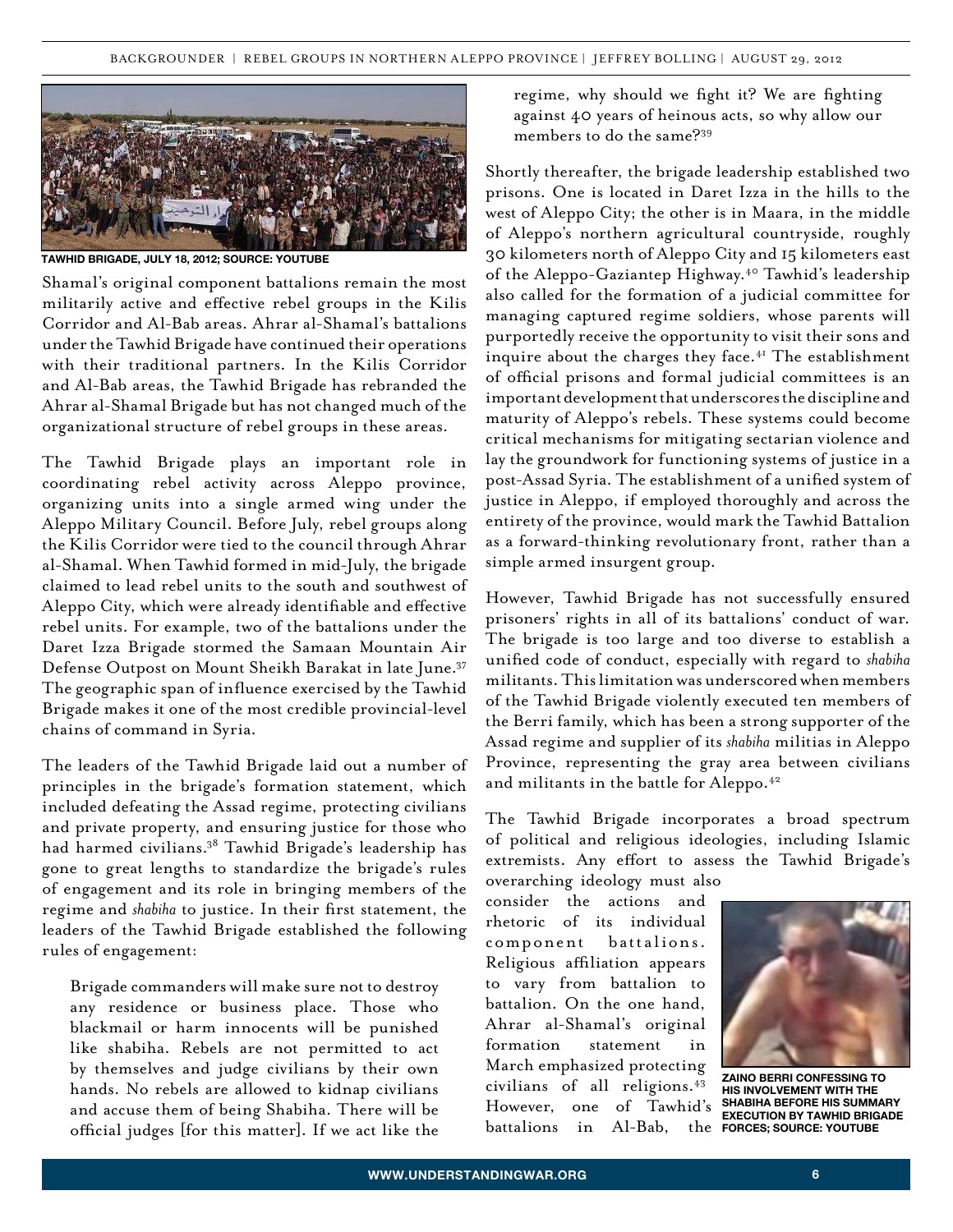Sheikh ibn al-Taimeeya Battalion, has clear links to a salafist media organization, Harakat al-Fajr al-Islamiyya, which regularly releases statements containing extremist language and even publishes its own jihadist magazine, *The Islamic Levant* (*Al-Shaam al-Islamiyya)*. 44 One rebel group fighting in Aleppo City has claimed to work with both the Tawhid Brigade and Jabhat al-Nusra, an overtly jihadist organization with suspected ties to al-Qaeda. The commander claimed that his unit, which included foreign jihadists from Morocco, Libya, Tunisia, and Lebanon, was part of Jabhat al-Nusra, but coordinated closely with the Tawhid Brigade.45 Tawhid Brigade's central leadership has not denied this relationship, and does not appear to take an interest in limiting its membership to battalions of a specific religious affiliation.

Reporting from embedded *New York Times* journalist C.J. Chivers offers unique insight into the chain of command mechanism that governs the Tawhid Brigade, and sheds light on both the discipline and the excesses of a specific battalion in Tel Rifaat. Chivers reports that the Usoud al-Tawhid Battalion, a component of the Qalb al-Shamal Battalion, gathers intelligence for complex attacks against targets assigned by the provincial military council and issues munitions through a designated armory. $46$  The battalion, according to Chivers, "mixes paramilitary discipline, civilian policing, Islamic law and the harsh demands of necessity with battlefield coldness and outright cunning."47 The report confirms the existence of the Tawhid Brigade prison and provisional revolutionary court in Maara. However, Chivers describes a plan to execute a former *shabiha* who was sentenced by the court. The rebels deceived the 'convicted' into believing he was being released, but packed his truck with 300 kilograms of explosives that they attempted to detonate remotely as he drove through a regime checkpoint. $48$ 

## **REBEL ACTIVITY IN NORTHERN ALEPPO**

## *April-June 2012: Rebellion in the Kilis Corridor*

Rebel operations concentrated in two key areas of northern Aleppo during the spring and early summer of 2012, in the southern and in northern sectors of the Kilis Corridor. The southern sector is a three-mile stretch of road straddled by the towns of Haritan, Anadan, and Hayan. It is the primary gateway between Aleppo City and the province's northern countryside. By controlling this area, rebel forces disrupt regime access to Azaz, the Minnakh Air Base, Tel Rifaat, Deir Jamal, and the northwestern Kurdish areas around Afrin. Given their proximity to Aleppo City's northern limits, any one of



**Harakat al-Fajr al-Islamiyya Banner. Source: Harakat al-Fajr al-Islamiyya Facebook Page**

these towns could also serve as a base for rebel operations inside the city.

The northern sector of the Kilis Corridor includes Azaz and the nearby Minnakh Air Base. Azaz, a city of 35,000, is located less than six kilometers from the Turkish border.<sup>49</sup> The regime considers Azaz one of the most important cities in the province, and claims that rebels regularly use the Kilis border area as a safe zone for staging attacks and arms trafficking.<sup>50</sup>

Minnakh Air Base is important to the Assad regime's operations in northern Syria. While Minnakh's runway is long enough to accommodate fixed-wing activity, the air base is used primarily for the rotary wing operations of the Syrian Air Force's 4<sup>th</sup> Flying Training Squadron. In an interview with the *London Times*, a former regime crew chief claimed that 23 of the base's 47 Mi-8 Hip C helicopters were kept armed with  $S-5$  unguided rockets.<sup>51</sup> The regime has repeatedly demonstrated its willingness to use these assets against towns in northern Aleppo. Despite occasional mortar and rocket fire from nearby rebel groups, the base remains operational as of late July.52 Videos of regime rotary wing activity in the vicinity of Azaz in early July suggest that the regime may have transferred several Mi-24 Hind helicopters from bases in southern Syria to support operations in Aleppo.<sup>53</sup> While the effectiveness of unguided rockets on rebel operations is debatable, one thing is clear: Minnakh is a highly visible regime foothold which became a focal point of the first major battle in the northern Aleppo countryside.

In early April, rebel groups launched offensive operations in Anadan and Haritan. In a raid on the police station in Haritan, rebel forces under Ahrar al-Shamal purportedly killed over 40 regime personnel and destroyed four armored vehicles.<sup>54</sup> Small, direct fire engagements occurred throughout the area until the end of April, when rebel activity moved into Aleppo City itself. The Syrian Observatory for Human Rights reported multiple roadside bombs and direct fire attacks in districts across the city.55 Videos posted online by two units suggest that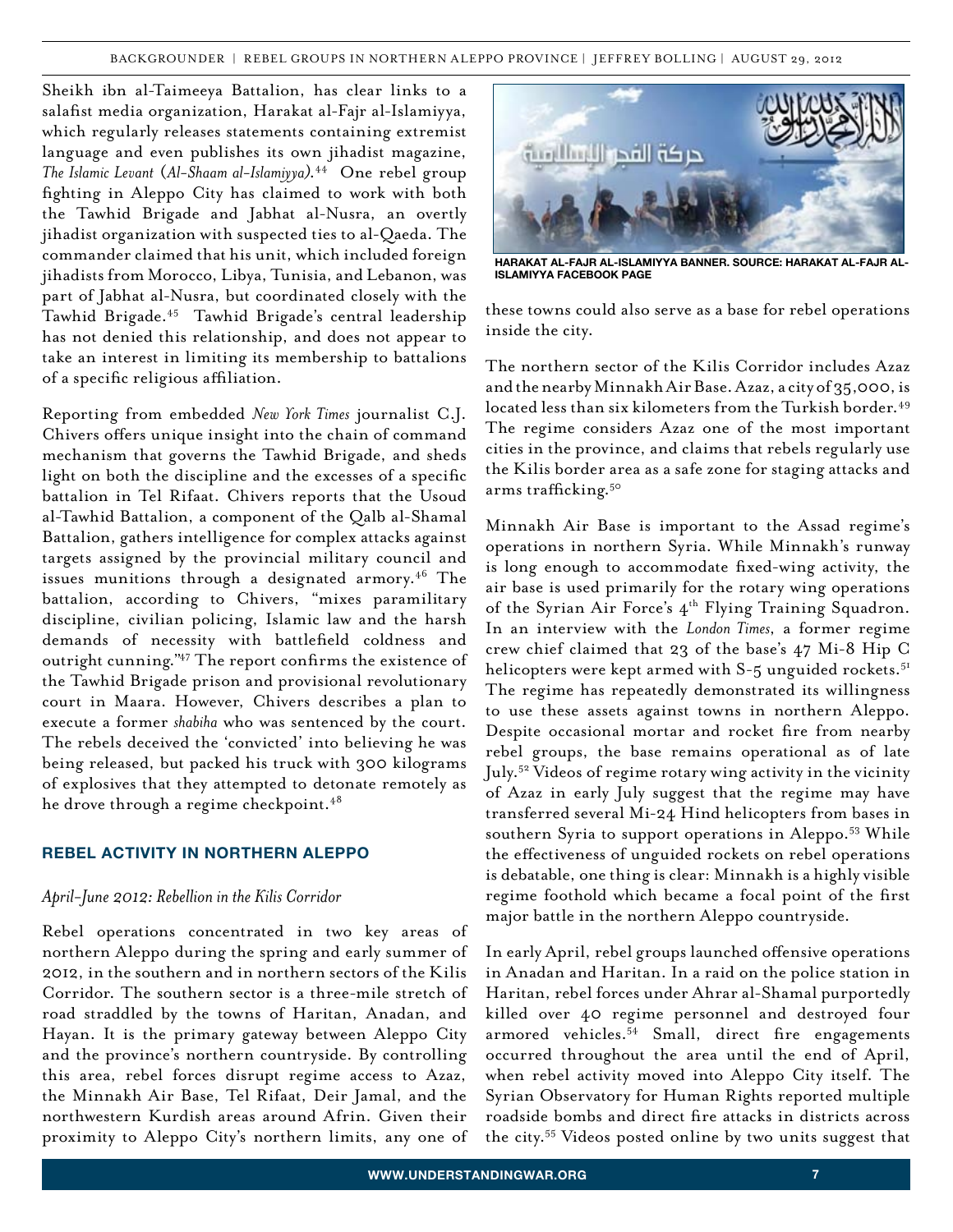the Amr ibn al-A'as Battalion and the Halab al-Madina Brigade, an independent rebel group operating primarily in Aleppo City, were both involved in a number of these attacks.56

On May  $23^{\text{rd}}$ , the regime launched an assault on Azaz.<sup>57</sup> As their armored columns approached the city from the west supported by helicopters and artillery, they encountered stiff rebel resistance from the combined forces of Ahrar al-Shamal Brigade and the Muthanna ibn Haritha Battalion. Over the next three days, regime forces attempted to take rebel-held neighborhoods. By the evening of May 26, rebels pushed the regime out of the city, destroying five armored vehicles in the process.58 The defeat at Azaz in May marked the end of the regime's first major offensive in northern Aleppo. The same rebel forces that had defeated the regime in Azaz turned their attention back to the Anadan-Haritan area, where the five primary battalions of Ahrar al-Shamal undertook a string of joint offensive operations in early June alongside Muthanna ibn Haritha Battalion.59 In response, regime forces launched limited operations against Anadan and Haritan and shelled other northern Aleppo towns in mid-June.

Kinetic activity inside Aleppo City, which had all but ground to a halt with the exception of sporadic assassinations and small arms fire, resumed its previous frequency by the third week of June.

# *June-August 2012: The Second Azaz Offensive*

At the beginning of July the Assad regime began its second major offensive operation in northern Aleppo. Once again, the focus of this offensive was Azaz, which the regime began to shell on July 2.<sup>60</sup> A week later, the Syrian Observatory for Human Rights reported heavy clashes in several of the city's neighborhoods. $61$  The struggle for Azaz continued until July 19, when rebel groups finally re-established control of the city. The regime retreated to Minnakh Air Base, which remained operational.<sup>62</sup>

Video and photographic evidence of the aftermath of the battle suggest that during the course of the fighting, rebel forces surrounded and destroyed at least seven of the regime's main battle tanks in the courtyard of the city's mosque.63 There is no video evidence of the battle itself to explain the mechanism of the rebels' success against regime armor in this battle. However, a number of factors may have contributed to their success. One account of the clashes indicated that rebels used rocketpropelled grenades against the  $tanhes.<sup>64</sup>$  If this is the case, then rebels in Azaz have cultivated substantial antiarmor tactical proficiency. RPGs are not typically capable



**Rebels from Ahrar al-Shamal stand in front of destroyed tanks in the Azaz mosque courtyard; Source: YouTube**

of penetrating the thick armor of main battle tanks. As such, rebels would have had to utilize complex tactics, carefully employing their anti-armor assets to achieve mobility kills before striking against weak points in the tanks' armor. The same account also points to the regime blunders in the employment of its tanks, explaining that the regime positioned its armored elements in a courtyard surrounding the mosque, pointing their guns outward towards the city in a defensive stance without infantry support aside from sniper over-watch from inside the mosque.65 Also critical to the rebels success was the quantity of ammunition they possessed. Thanks to Azaz's proximity to the Turkish border, rebels there could easily access weapons, ammunition, and reinforcements via the Kilis Border Crossing. The Tawhid Brigade claims to receive support from foreign states. A Tawhid Brigade spokesman in Azaz by the name of Abdulaziz Salama recently reported that the brigade received some 700 RPG rounds, 300 rifles, and 3,000 grenades in two shipments coordinated by the US and Turkey.66

Rebel forces followed up their victory by turning southward to resume attacks in Anadan and Haritan, just as they had after their initial victory in May. This time, however, rebel forces dealt the regime two additional blows by seizing the border town of Jarabulus, and more importantly, the eastern city of Al-Bab.<sup>67</sup> Until April, Al-Bab had been relatively unscathed by the conflict in Syria. On April 20, regime forces opened fire on protesters in the city, sparking the growth of the rebel movement in al-Bab. Between mid-May and mid-July, some 15 rebel groups formed within the city.<sup>68</sup> At least two of these groups, the Abu Bakr al-Siddeeq Battalion and the Al-Bab Martyrs Battalion, claimed to be part of Ahrar al-Shamal.<sup>69</sup> The fight for Al-Bab included a series of raids and assaults on government offices over the course of two months, finally culminating on July 18 when rebels seized the final regime stronghold within the city limits. Rebel forces pushed the regime from this garrison on the south edge of town on July 29, and subsequently celebrated the fall of al-Bab as a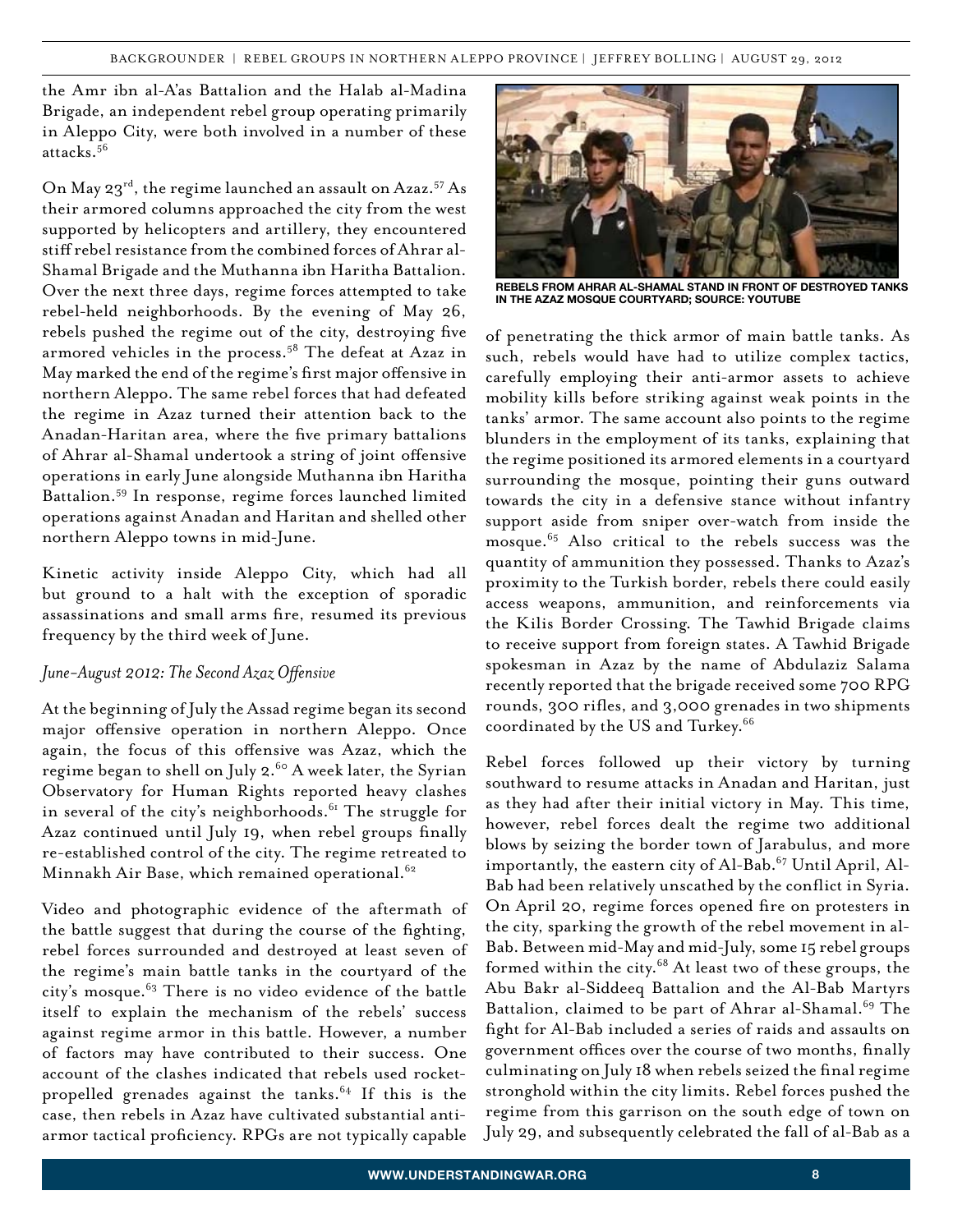#### major victory.<sup>70</sup>

With the seizure of Azaz and al-Bab, the armed opposition in northern Aleppo gained considerable momentum. By the end of July, rebel forces controlled major towns along the northern half of the Kilis Corridor including Deir Jamal and Tel Rifaat, they had renewed their assault on Anadan and Haritan, and they occupied a strong position from which to launch an assault on Aleppo City. On July 30, multiple battalions within the Tawhid Brigade seized the town of Anadan in a joint operation, capturing at least eight main battle tanks and five armored personnel carriers in the process.<sup>71</sup> With Anadan under their control, the rebel groups of northern Aleppo secured a position from which to launch operations inside the city while simultaneously disrupting any regime attempt to reinforce remaining garrisons in the Kilis Corridor.

It is not clear whether the Tawhid Brigade's ability to coordinate rebel groups contributed to this victory, as the battalions involved in the attack were the components of Ahrar al-Shamal, which typically carried out operations in the Anadan area. The effectiveness of Tawhid Brigade as a coordinating body will be defined by its ability to synchronize effects in Aleppo City.

## **CONCLUSION**

The fighting in Aleppo provides another example of the Assad regime's inability to secure the Syrian countryside and demonstrates how attempts to do so can weaken the security forces' grip on key urban centers. In May and July, rebels defeated regime offensives along the Kilis Corridor and gained a foothold from which to launch a major offensive in the city. Rebel forces have proven their ability to seize parts of Aleppo City; recent Tawhid Brigade claims of holding sixty percent of the city may be only slightly exaggerated.72

The emergence of the Tawhid Brigade marks a definitive development in Aleppo's armed opposition movement, establishing an important precedent for Syria's armed opposition. For the first time in the Syrian uprising, a unit has established a province-wide chain of command and is capable of coordinating operations between ideologically diverse battalions in conjunction with a provincial military council. Additionally, the Tawhid Brigade's decision to develop rules of engagement, prisons, and provisional justice committees reflects the rebels' concern for establishing order when the Assad regime can no longer project force in Aleppo province. Tawhid's experimentation with a framework for a post-





conflict system of justice is particularly noteworthy. Tawhid Brigade is transforming from a large group of armed insurgents into a revolutionary army that could seriously influence the outcome and aftermath of the Syrian conflict.

Despite the Tawhid Brigade's unprecedented organizational scale and ambition, holding Aleppo City for an extended period of time will be difficult, and the rebels are unlikely to deny regime forces access to the majority of the city's neighborhoods. The Assad regime has demonstrated its willingness to employ overwhelming and indiscriminate artillery and aerial bombardment in order to root rebel forces out of contested neighborhoods. In February 2012, regime forces used this tactic against rebel groups in the Baba Amr neighborhood of Homs City.73 While these rebel units were able to withdraw from the neighborhood, they were unable to deny the regime access to Baba Amr in the face of overwhelming firepower. A similar narrative may be emerging in the rebel-controlled districts of Aleppo. Rebels holding the Salaheddine and Hanano neighborhoods of the city faced intense bombardment from regime air and artillery forces in August, and ultimately withdrew from parts of Salaheddine as a result.<sup>74</sup> If the security forces continue to use these tactics against rebelheld neighborhoods, they will prevent rebels from holding Aleppo City, even if that victory comes at a high cost.

A withdrawal from the city would not be a strategic defeat for Aleppo's armed opposition. The failed regime assaults against Azaz in May and July reveal that rebel groups will likely hold the Kilis Corridor despite the regime's best efforts. If rebel groups withdraw from Aleppo City, the regime will face a province-wide stalemate in which a heavy garrison might hold the provincial capital, but not the countryside. The security forces are likely to continue suffering casualties and defections, while rebel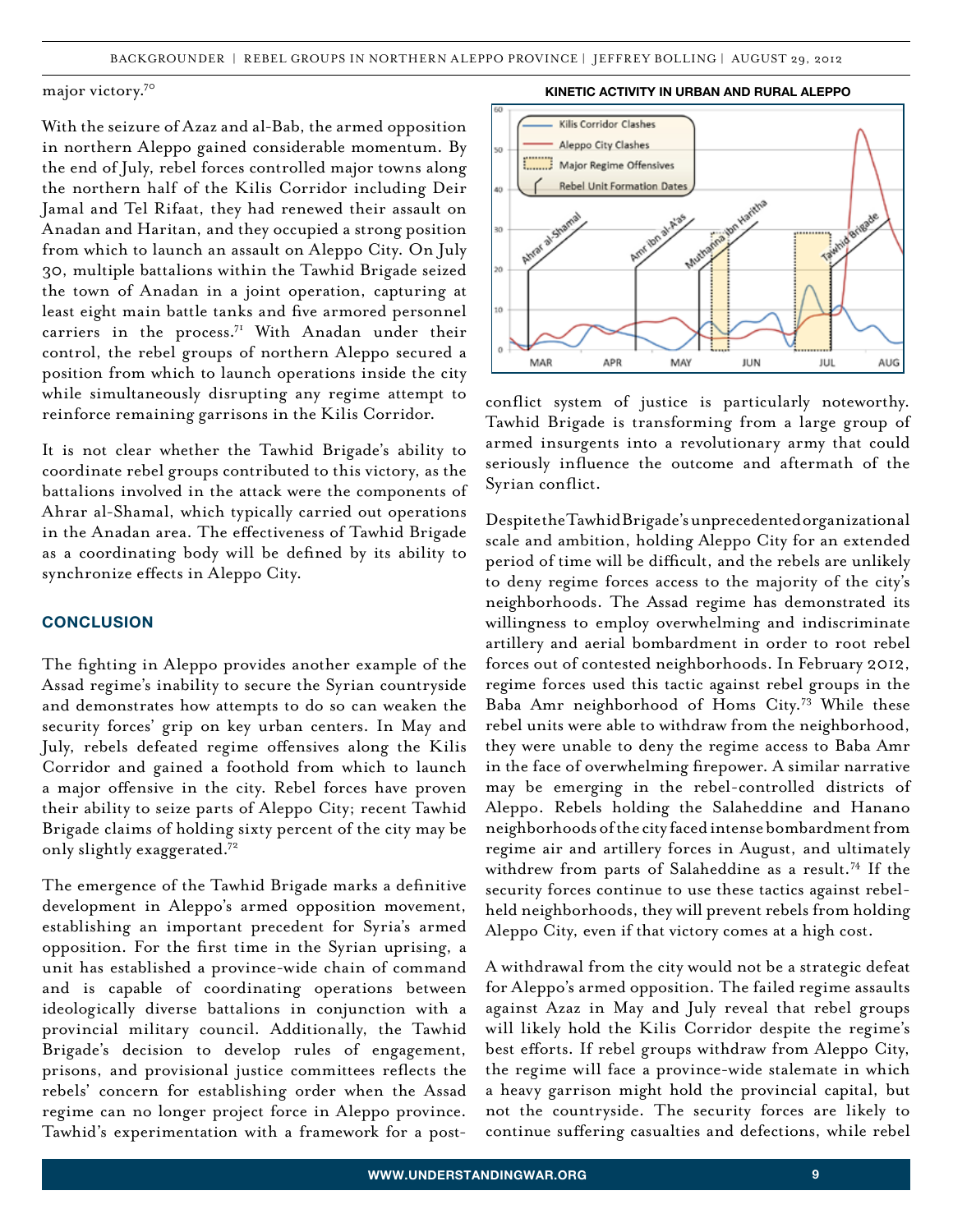groups will have time and burgeoning numbers on their side. Furthermore, Idlib-based rebel groups capable of disrupting Aleppo's supply lines will significantly raise the logistical cost of resupplying such a garrison. If the Assad regime cannot retake the Kilis Corridor, the rebels of northern Aleppo will continue to enjoy the space to organize and uncontested access to the Turkish border, a functioning safe zone.

## **NOTES**

1 John Muir, "Syria conflict: Troops 'mass for Aleppo assault'," BBC News Online, August 5, 2012, http://www.bbc.co.uk/news/world-middle-east-19137637.

2 John Muir, "Syria conflict: Troops 'mass for Aleppo assault'," BBC News Online, August 5, 2012, http://www.bbc.co.uk/news/world-middle-east-19137637.

3 Despite the similarity of their names, Ahrar al-Shamal Brigade in Aleppo Province is not affiliated with Ahrar al-Shaam, a large umbrella organization of units in Hama, Idlib, and Aleppo Provinces. There is another Ahrar al-Shamal Brigade based in Idlib, also with no apparent affiliation to Ahrar al-Shamal in Aleppo. The author has made every effort to ensure that the points in this backgrounder and the research underscoring them pertain only to Ahrar al-Shamal Brigade in northern Aleppo.

4 Mike Giglio, "Spinmeister Ammar al-Wawi Peddles Upbeat Message of Syrian Rebellion," The Daily Beast Online, July 30, 2012, http://www. thedailybeast.com/articles/2012/07/30/spinmeister-ammar-al-wawipeddles-upbeat-message-of-syrian-rebellion.html.

<sup>5</sup> YouTube, http://youtu.be/p\_S6gDcoYuo1, June 18, 2012; Muthanna ibn Haritha Battalion Facebook Page, http://www.facebook.com/almothana. benhartha.

<sup>6</sup> Examples of this include Abu Issa, commander of the Suqur al-Sham Brigade in Jebel al-Zawiya, and First Lieutenant Abdul-Razaq Tlass, commander of the Farouq Brigade in Rastan.

7 C.J. Chivers, "Life With Syria's Rebels in a Cold and Cunning War," *The New York Times*, August 20, 2012, http://www.nytimes.com/2012/08/21/ world/middleeast/syrian-rebels-coalesce-into-a-fighting-force.html. Yasin is the leader of Usoud al-Tawhid Battalion, a component of the Qalb al-Shamal Battalion in Tawhid Brigade. His battalion operates in Tel Rifaat.

8 YouTube, http://youtu.be/gfvWuAGFzA8, March 10, 2012.

9 Ahrar al-Shamal Brigade Facebook Page, http://www.facebook.com/ ahraralshamali.

<sup>10</sup> YouTube, http://youtu.be/wkZnU5OtrjE, June 10, 2012.

11 YouTube, http://www.youtube.com/watch?v=9Lr8x83VaCs, June 14, 2012; YouTube, http://www.youtube.com/watch?v=B1xhqz6xmnQ, June 14, 2012.

<sup>12</sup> YouTube, http://youtu.be/19bi5infiQU, June 3, 2012.

13 YouTube, http://youtu.be/7-gTuWmeV10, June 29, 2012.

14 YouTube, http://youtu.be/QwFnApMVmDw, June 12, 2012; YouTube, http://youtu.be/vyCXdFQ jmpc, July 16, 2012. The author has encountered a greater use of homebuilt rockets in Aleppo Province than in any other province in Syria. Three battalions in Aleppo Province use homebuilt rockets: the Gharba' al-Shaam Battalion, the Qabda al-Shamal Battalion, and the Muthanna ibn Haritha Battalion. These rebels refer to their

homebuilt rocket types using the terms "Nimir", or tiger, and "Sijeel." The latter is a reference to Surat al-Fil (Quran 105:4).

15 YouTube, http://youtu.be/gfvWuAGFzA8, March 9, 2012.

16 YouTube, http://youtu.be/QfK0kucP5wo, May 7, 2012. Alternative transliterations of Colonel Egeydi's surname include Oqaidi and Ugeydi.

17 YouTube, http://youtu.be/QfK0kucP5wo, May 7, 2012.

<sup>18</sup> YouTube, http://youtu.be/ivkcOXj3s94, July 22, 2012.

<sup>19</sup> YouTube, http://youtu.be/ivkcOXj3s94, July 22, 2012.

20 YouTube, http://youtu.be/lNDdlCwULPQ, April 25, 2012.

21 YouTube, http://youtu.be/la6U5jBtHjw, July 18, 2012.

<sup>22</sup> Reuters, "Rebel Leader Bullish on Securing Aleppo," July 31, 2012, http:// www.ft.com/intl/cms/s/0/1c206b06-db20-11e1-be74-00144feab49a.html.

23 YouTube, http://youtu.be/d5VPxKCmoxo, June 2, 2012.

24 YouTube, http://youtu.be/45SUHpxE1SU, July 30, 2012.

25 YouTube, http://youtu.be/d5VPxKCmoxo, June 2, 2012; YouTube, http://youtu.be/S1qSXhKgnCc, June 2, 2012; YouTube, http://youtu. be/19bi5infiQU, June 3, 2012; YouTube, http://youtu.be/LqwCaFmIsWI, June 5, 2012; YouTube, http://youtu.be/PbjqDRuSu4o, June 9, 2012; YouTube, http://youtu.be/IftdnXtmZ8Y, July 4, 2012; YouTube, http:// youtu.be/1KNhGGcyyFM, July 7, 2012; YouTube, http://youtu.be/ ZXE0D81agHM, July 30, 2012.

<sup>26</sup> YouTube, http://youtu.be/ffIR7882T60, May 18, 2012; Muthanna ibn Haritha Battalion Facebook Page, http://www.facebook.com/almothana. benhartha.

27 YouTube, http://youtu.be/S1qSXhKgnCc, June 2, 2012; YouTube, http://youtu.be/19bi5infiQU, June 3, 2012; YouTube, http://youtu.be/ PbjqDRuSu4o, July 9, 2012; Ahrar al-Shamal Facebook Page, http:// www.facebook.com/ahraralshamali; Qalb al-Shamal Battalion Facebook Page, http://www.facebook.com/heartofnorth1; Syrian Observatory For Human Rights Facebook Page, https://www.facebook.com/pages/Syrian-Observatory-for-Human-Rights/121855461256134, June 25, 2012.

28 YouTube, http://youtu.be/McgLKSiQuVY, July 30, 2012.

29 This includes Gharba' al-Shaam, Dir al-Wafa', and the Al-Baraa' al-Malik Battalions.

30 YouTube, http://youtu.be/McgLKSiQuVY, July 31, 2012.

31 YouTube, http://youtu.be/aV4byuWfjIk, July 17, 2012.

32 YouTube, http://youtu.be/la6U5jBtHjw, July 18, 2012.

<sup>33</sup> Matthew Weaver and Brian Whitaker, "Syria crisis: rebels 'execute *shabiha*' in Aleppo," The Guardian Online, August 1, 2012, http://www.guardian. co.uk/world/middle-east-live/2012/aug/01/syria-crisis-aircraft-attackaleppo-live.

34 YouTube, http://youtu.be/YcvaXTrH6yE, July 23, 2012; YouTube, http://youtu.be/BbVJ7WfS428, July 28, 2012; YouTube, http://youtu.be/\_ v41MMz60Dc, July 29, 2012.

35 YouTube, http://youtu.be/la6U5jBtHjw, July 18, 2012.

 $36$  Daret Izza is also the name of a town roughly 15 miles WNW of Aleppo City, where two of Fursan al-Jabal's component battalions had undertaken major operations before the formation of Tawhid Brigade.

- 37 YouTube, http://youtu.be/0SRJcsL1K44, June 28, 2012.
- 38 YouTube, http://youtu.be/la6U5jBtHjw, July 18, 2012.
- 39 YouTube, http://youtu.be/aV4byuWfjIk, July 17, 2012.
- 40 YouTube, http://youtu.be/aV4byuWfjIk, July 17, 2012.